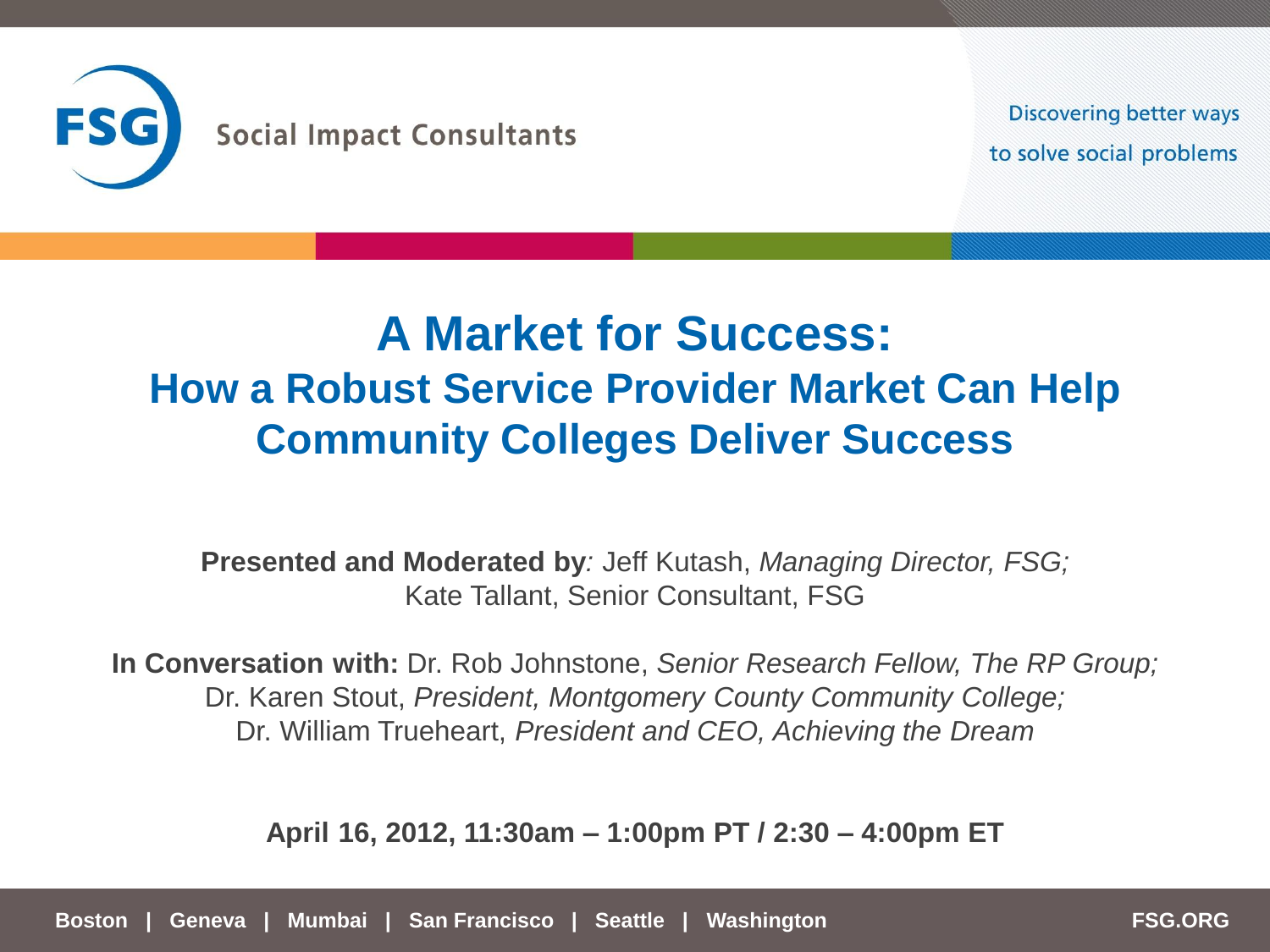## **Agenda for Today's Webinar**

### **Opening Remarks and Overview of Key Findings from FSG's Report,** *A Market for Success*

Jeff Kutash and Kate Tallant, FSG

### **Panel Discussion on the Implications of the Findings**

Dr. Rob Johnstone, Senior Research Fellow, The RP Group Dr. Karen Stout, President, Montgomery County Community College Dr. William Trueheart, President and CEO, Achieving the Dream *Moderated by* Jeff Kutash, FSG

### **Audience Q&A**

## **Closing Comments**

Jeff Kutash, FSG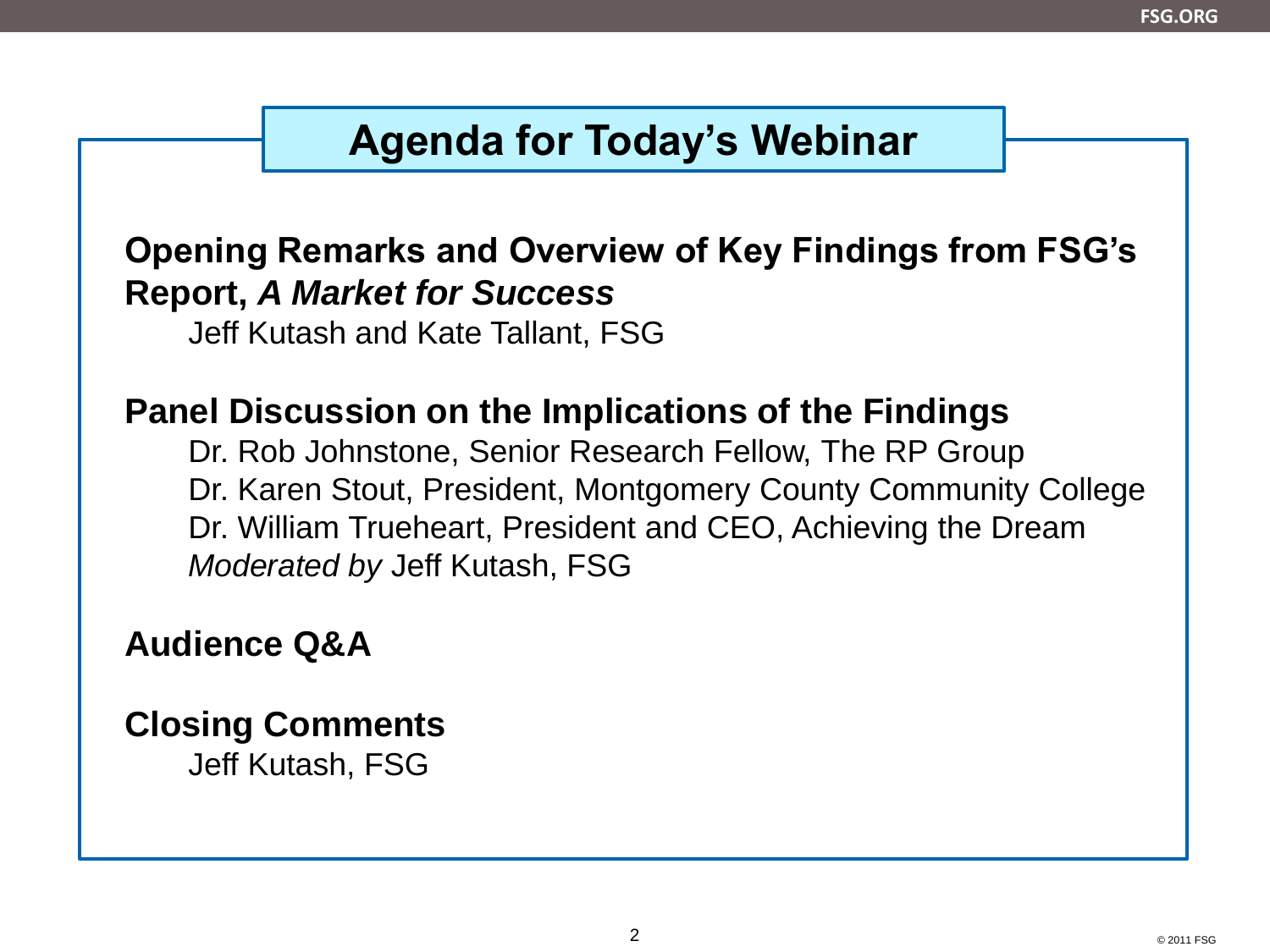## **Overview of FSG**







- **FSG is a nonprofit consulting firm specializing in strategy, evaluation and research**, founded in 2000 as Foundation Strategy Group and celebrating a decade of global social impact
- Partner with **foundations, corporations, nonprofits, and governments** to develop more effective solutions to the world's most challenging issues
	- Advised **over 400 clients** in every region of the world
	- Issue areas include **education & youth, global development, global health, US health, community, and environment**
- Recognized **thought leader in philanthropy and corporate social responsibility** with multiple articles published in *HBR, SSIR, Chronicle of Philanthropy, and the American Journal of Evaluation*
- Staff of **100 full-time professionals** with offices in Boston, Seattle, San Francisco, Washington DC, Geneva, and Mumbai, India
	- **Passion and knowledge** to solve social problems
	- Combination of **on-the-ground experience and world-class consulting skills**

*As a nonprofit, FSG is driven by the same passion that drives our clients: a passion for greater social impact*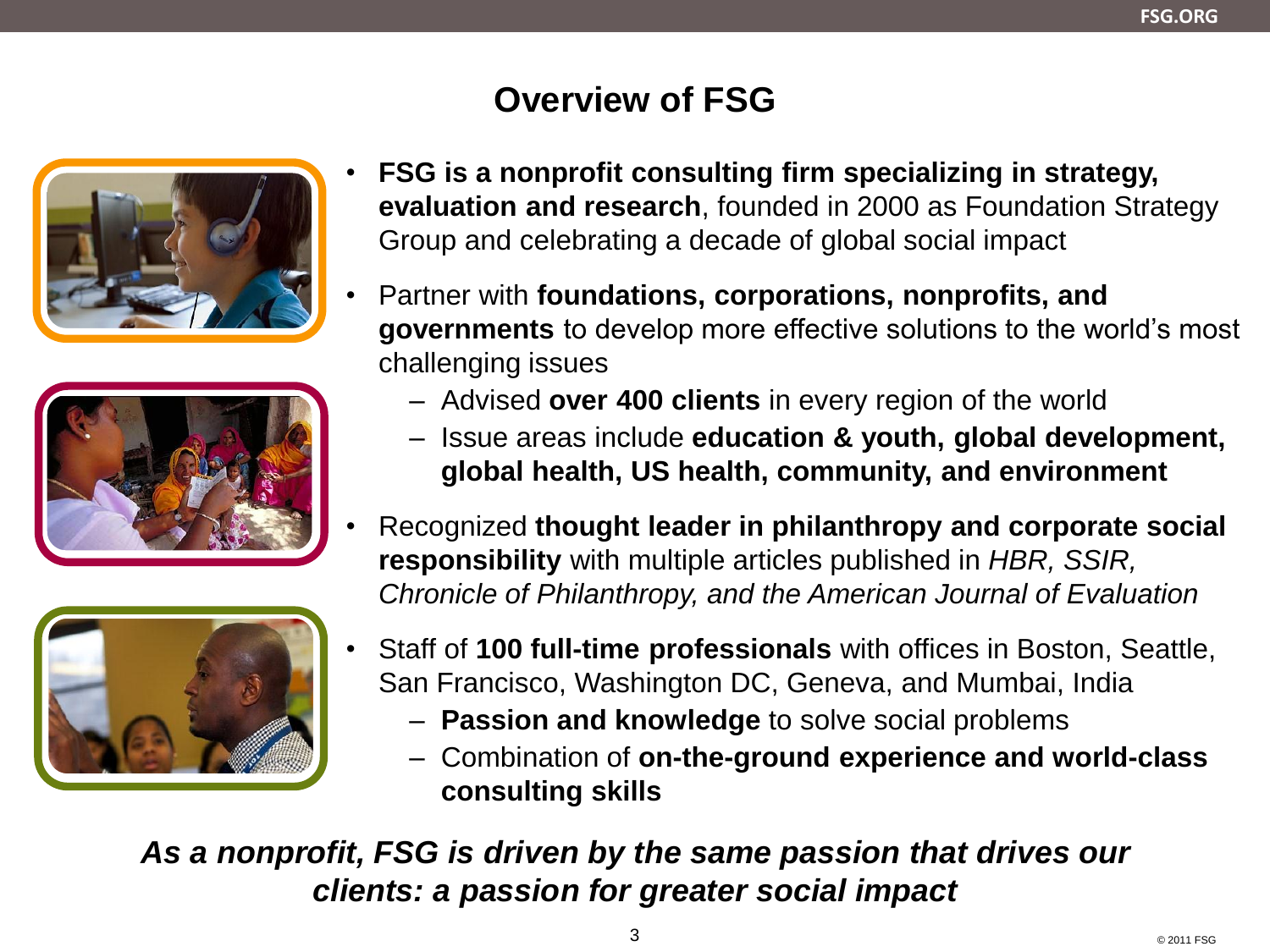### **About This Research**



### **Purpose of this research**

• **Intended to inform** community college leaders, funders, providers, and other stakeholders about the need, demand for, and supply of service providers that can support community colleges to improve student completion

### **Approach**

• **Based on a survey** of 385 community college leaders (35% response rate) as well as 33 **interviews** with community college leaders, service providers, and field experts

*FSG gratefully acknowledges the support of the Bill & Melinda Gates Foundation in the development of this report*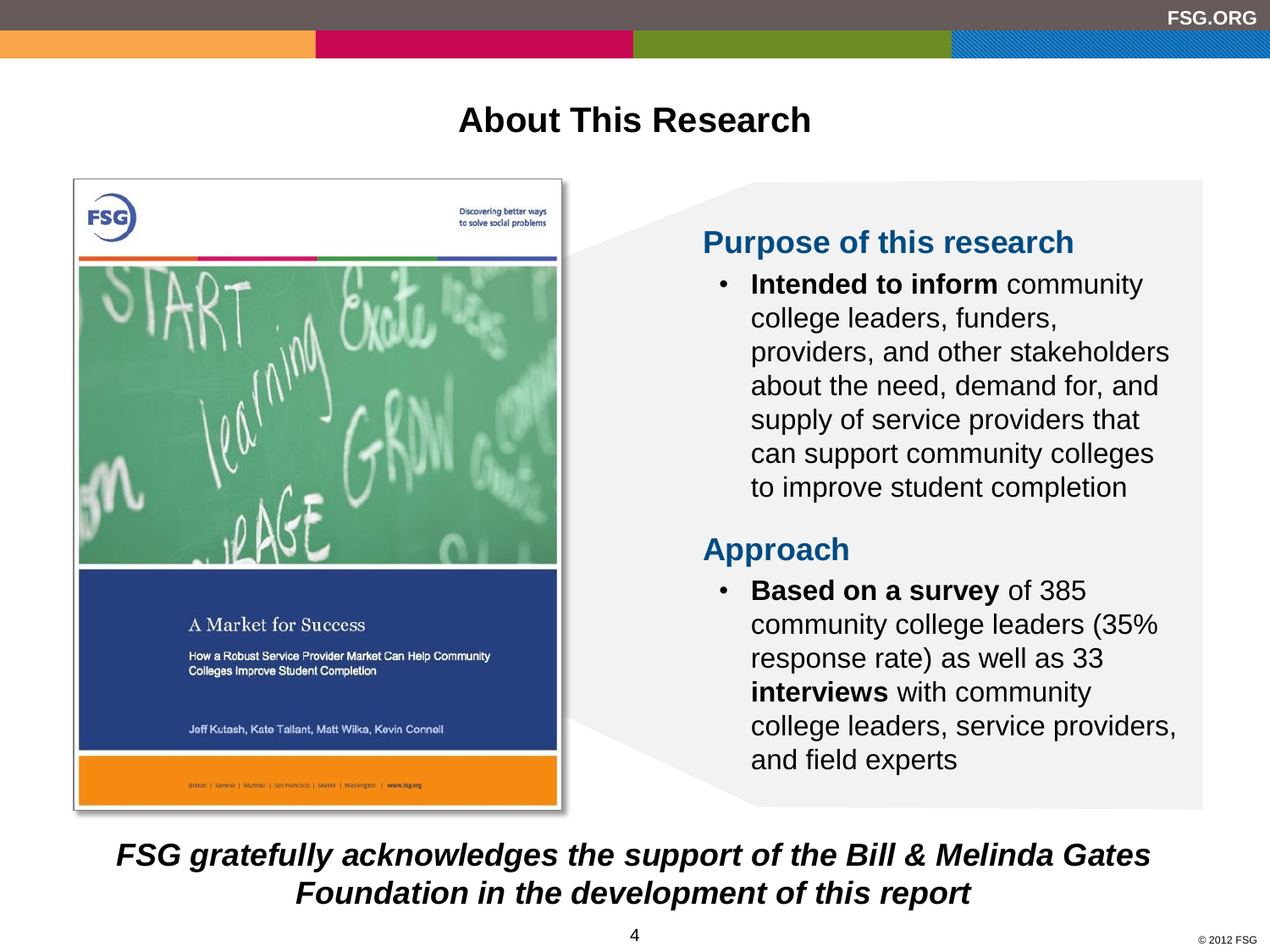## **Community Colleges are Increasingly Recognized for their Critical Role in Society, and Are Now Being Called on to Do More**

**Community colleges are an increasingly important part of the U.S. higher education system**

- In 2008, nearly 1,200 community colleges across the country educated 12.4 million credit and noncredit seeking students – 44% of all U.S. undergraduates<sup>1</sup>
- Community colleges have achieved notable success in extending college access to millions of first-time college goers, low-income young adults, and students who juggle school with work and life commitments

**While they have done remarkable work in increasing** *access***, they must now focus on**  *success*

**Community colleges have been and continue to be resource challenged**

- Today, only 40% of community college students either graduate or transfer to a four-year institution within three years²
- For students, this low rate of success closes off opportunity for the best and most rapidly growing jobs – economists project that through 2018 63% of all new jobs will require more than a high school diploma<sup>3</sup>
- Community colleges receive just 27% of federal, state, and local revenues for public degree-granting institutions, and budgets are being cut across the country
- Community colleges face capacity challenges in improving success on their own (e.g., part time or adjunct faculty comprise nearly 70% of all community college faculty)

### *Colleges are under-resourced and would benefit from help to succeed*

Notes: (1) AACC 2011 Fast Facts, (2) http://www.aacc.nche.edu/Publications/Briefs/Pages/rb11162010.aspx (3) Carnavale, Smith, and Strohl, "Help Wanted: Projections of jobs an education requirements through 2018"

Source: FSG interviews, survey, and research analysis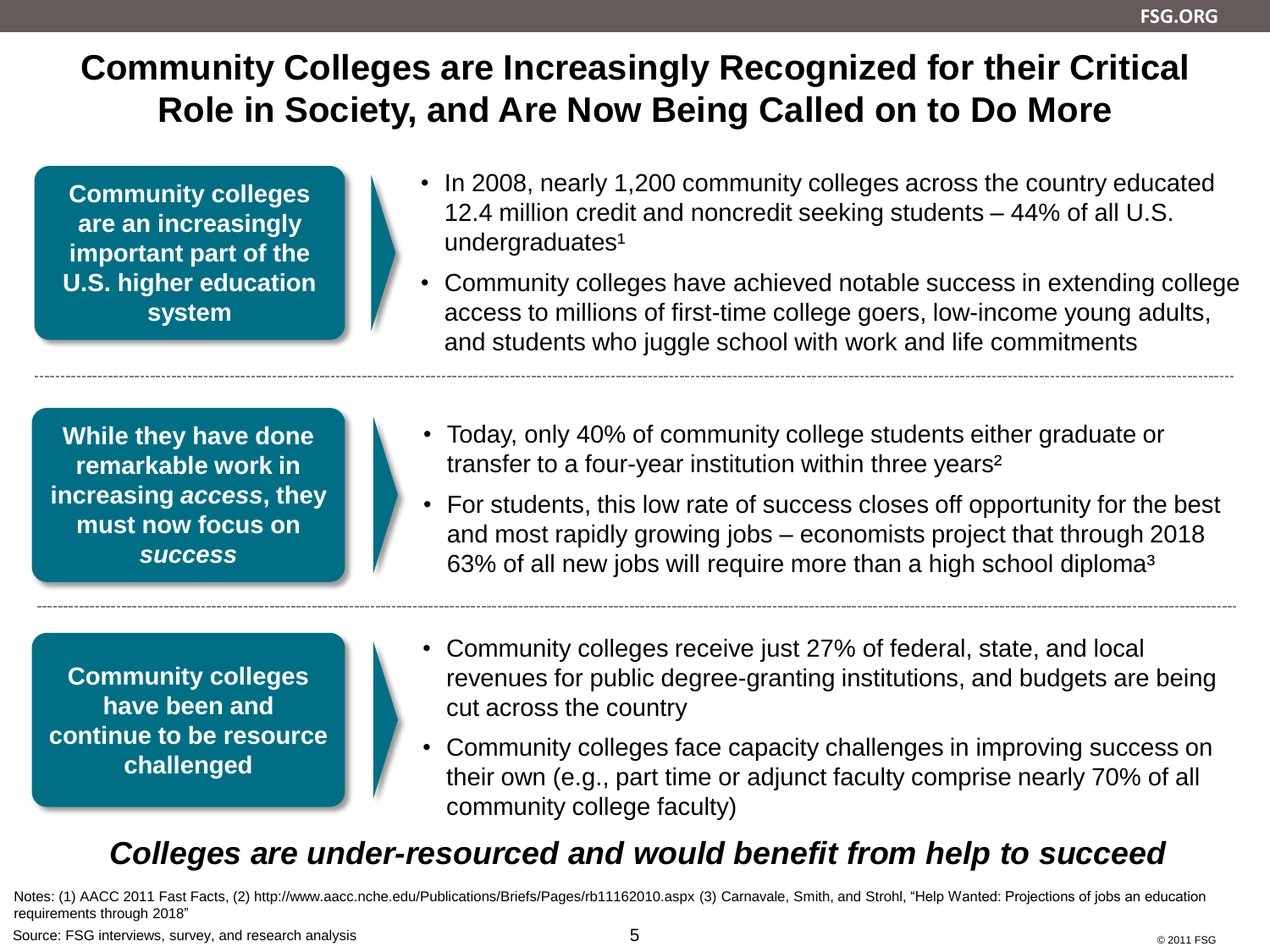## **A Robust Service Market Could Help Community Colleges Meet the Challenge of Shifting from Access to Success**

#### The Needs of Community Colleges

### **Five capacities present the most critical needs for improving student success**

- **Strong leadership**: leadership preparation, ongoing training, and integration throughout the institution
- **Faculty development**: specifically around improving the quality of instruction
- **Use of data**: using data to drive improvement in the classroom and organization
- **Student learning and supports**: areas such as developmental effectiveness that particularly affect the experience of high-needs students
- **Organizational effectiveness**: strategic planning and change management to drive and sustain improvement

**Across these capacities, there is broad agreement that support from external providers is critical in four key areas**

- Long-term planning on how to **re-design institutions to drive completion** (e.g., development of multiple, distinct student pathways, strategic planning and organizational change)
- **Use of data** (e.g., student learning outcomes assessments, college readiness assessments, and institutional evaluation and data coaching)
- **Developmental education** support and acceleration
- **Faculty development** to improve the quality of instruction in the classroom

### *Need exists in other areas as well, but demand for services is more variable as colleges seek to address issues on their own*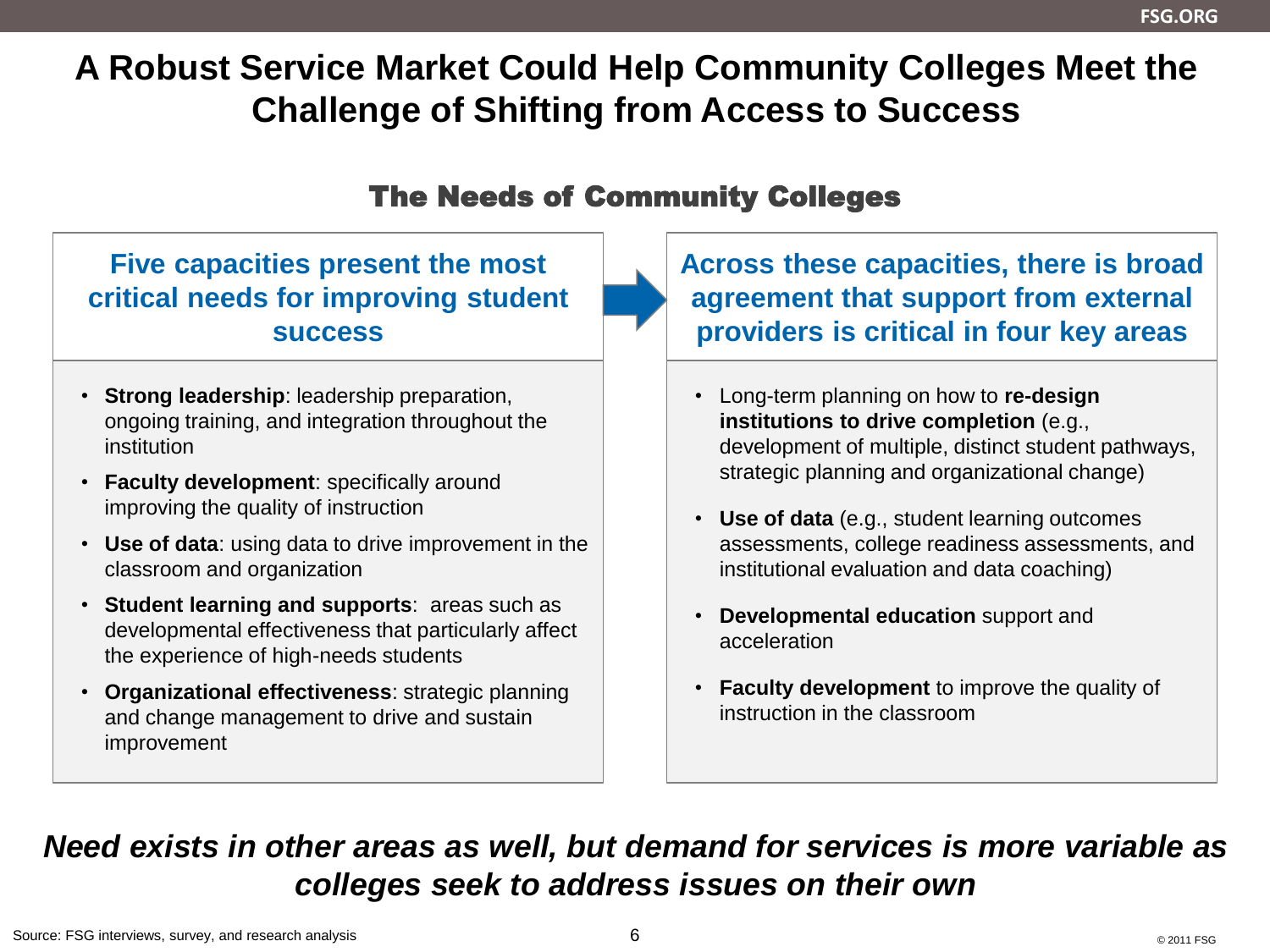**The Current Market Is Under-Developed, with Depressed Demand and Challenges to Increasing the Supply and Scale of Quality Providers**

#### Characteristics of Today's Service Market

### **Colleges primarily look internally to fill their needs for multiple reasons**

#### *Barriers to Increasing Demand:*

- Colleges **struggle to afford** services given tightened budgets
- **Internal resistance** exists to engaging external providers (e.g., boards and faculty may be entrenched, organizational barriers may prevent change, culture and habit may present inertia against doing things differently)
- Colleges are **not confident in the quality** / **cost effectiveness** of providers in the current market
- Colleges **don't feel services are tailored**  to their circumstances or rooted in their needs

**Supply of services is underdeveloped and providers do not operate at scale**

#### *Barriers to Improving Supply:*

- **Depressed demand and funding** prevents new entrants and scaling of existing organizations
- There is a **lack of understanding and consensus** around what community colleges need and HOW to best address those needs
- A **lack of incentives** hinders innovation and competition to supply better services
- While some providers are effective, overall **quality varies greatly** and there is a lack of quality assurance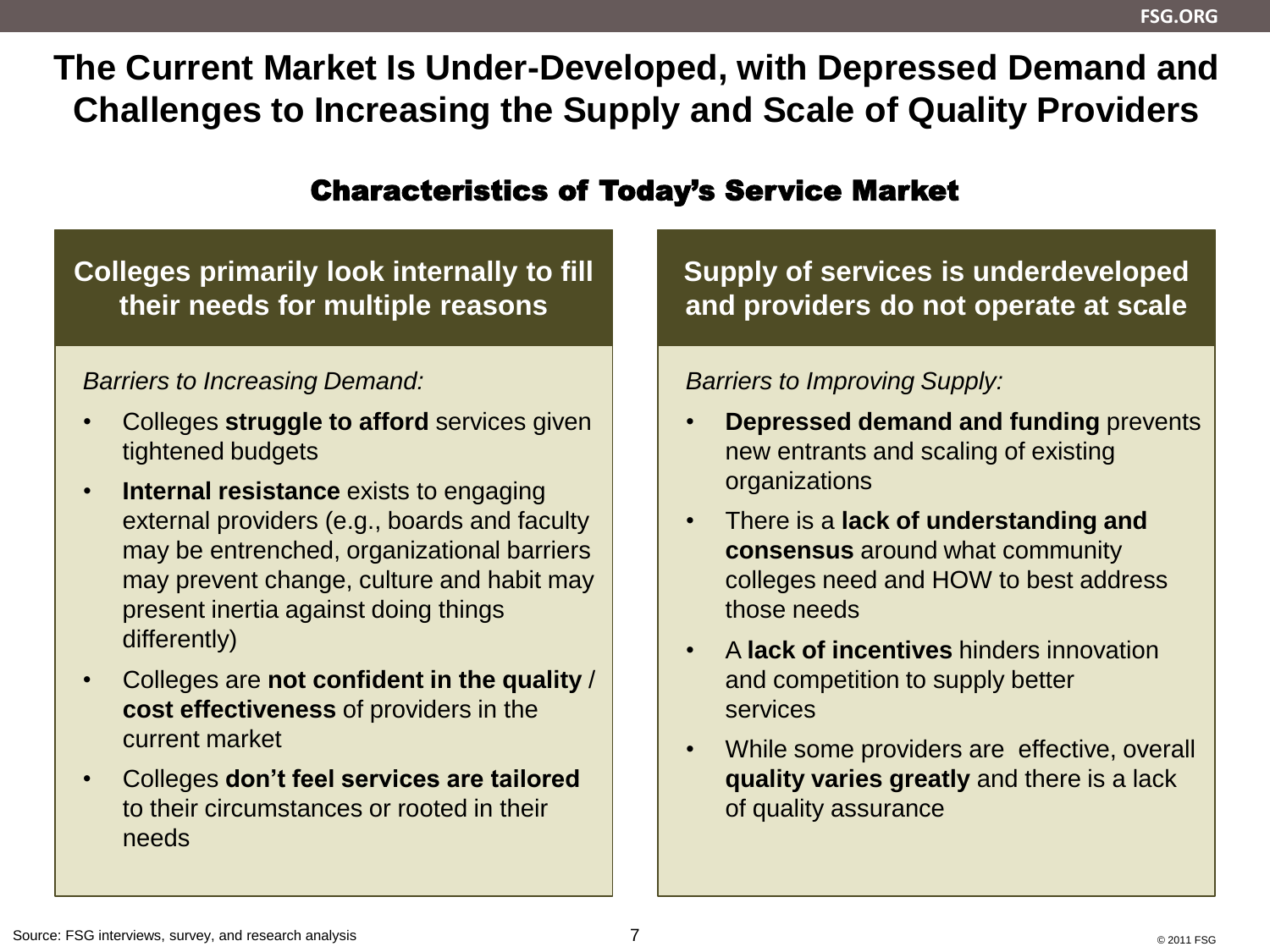## **Survey Respondents Report "Great Need" for a Number of Services, But Few are Rated "Very Effective"**



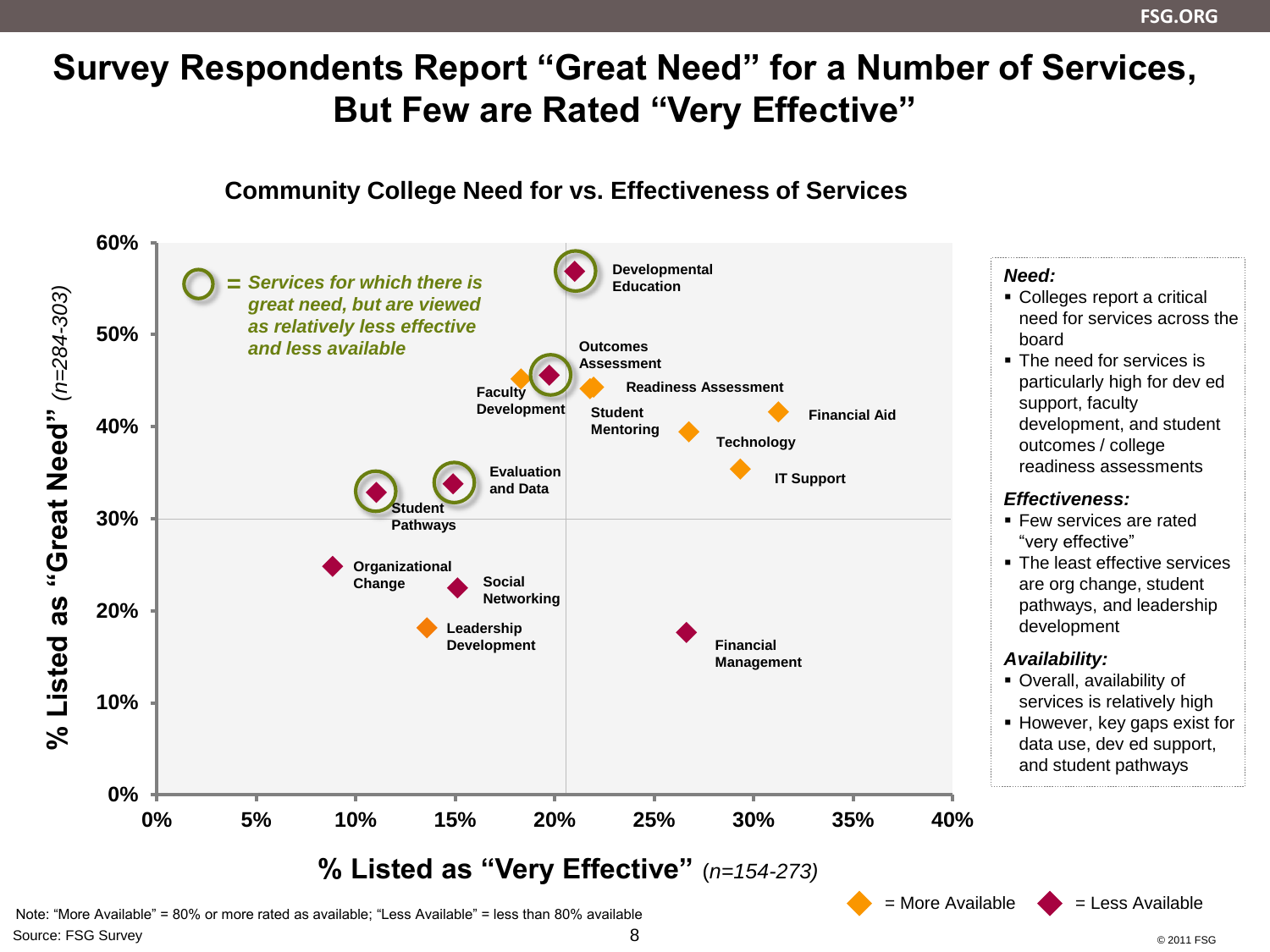#### **FSG.ORG**

## **A Healthy Market Requires Effective Providers Operating at Scale, Demand for Services, and Funding to Engage Providers**



- **Effective Providers at Scale**
	- The current market is **highly fragmented** – many providers are available, but few deliver integrated, customized solutions that are cost-effective
	- While some providers are effective, overall **quality varies greatly**
- **Demand For and Capacity To Benefit From Services**
	- Colleges often **look internally to fill their needs**
	- Colleges have difficulty **identifying and selecting** quality providers as well as acting on their recommendations

#### **Funding to Engage Providers**

- There is **willingness to pay** for services that are proven to demonstrate positive outcomes
- However, colleges face significant budget constraints and a**ffordability is the greatest barrier** to engaging a provider
- Lack of funding makes it difficult for providers to **enter the market or scale**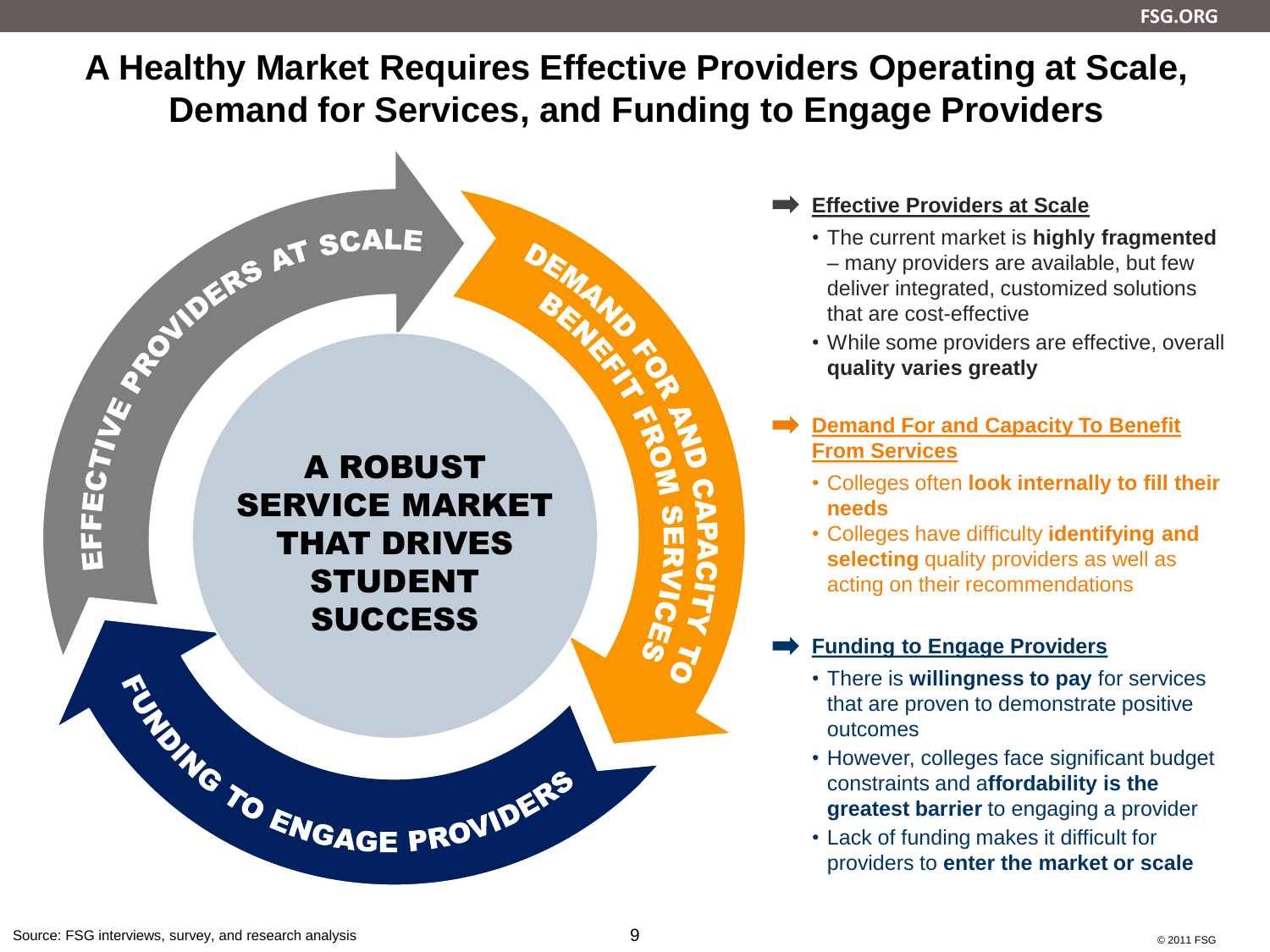### **Building a Market that Accelerates Completion Will Require the Field to Take Actions that Stimulate Demand for** *and* **Improve Supply of Services**

| <b>Summary of Recommendations for Building a Robust</b><br><b>Service Market that Increases Completion</b> |                                                                                                                                                                                                                      |
|------------------------------------------------------------------------------------------------------------|----------------------------------------------------------------------------------------------------------------------------------------------------------------------------------------------------------------------|
| <b>Levers to Identify</b><br><b>High Potential</b><br><b>Markets</b>                                       | Develop markets in states with <i>funding and other policies</i> that reward<br>completion<br>Develop markets in states and regions with <i>high numbers of community</i><br>colleges and community college students |
| <b>Levers to Improve</b><br><b>Demand</b>                                                                  | Improve <i>institutional capacity</i> to make effective use of services<br>Increase awareness of providers and their demonstrated effectiveness<br>in improving completion                                           |
| <b>Levers to Improve</b><br><b>Supply</b>                                                                  | Provide additional, high-quality services in the areas of greatest need<br>Create a public system for quality assurance and communication of<br>effectiveness                                                        |
| <b>Levers to Improve</b><br><b>Funding and</b><br><b>Conditions</b>                                        | Provide incentives to develop low-cost, high-quality products and<br>$\bullet$<br>services<br>Aggregate demand and supply to make high quality services more<br>affordable and accessible                            |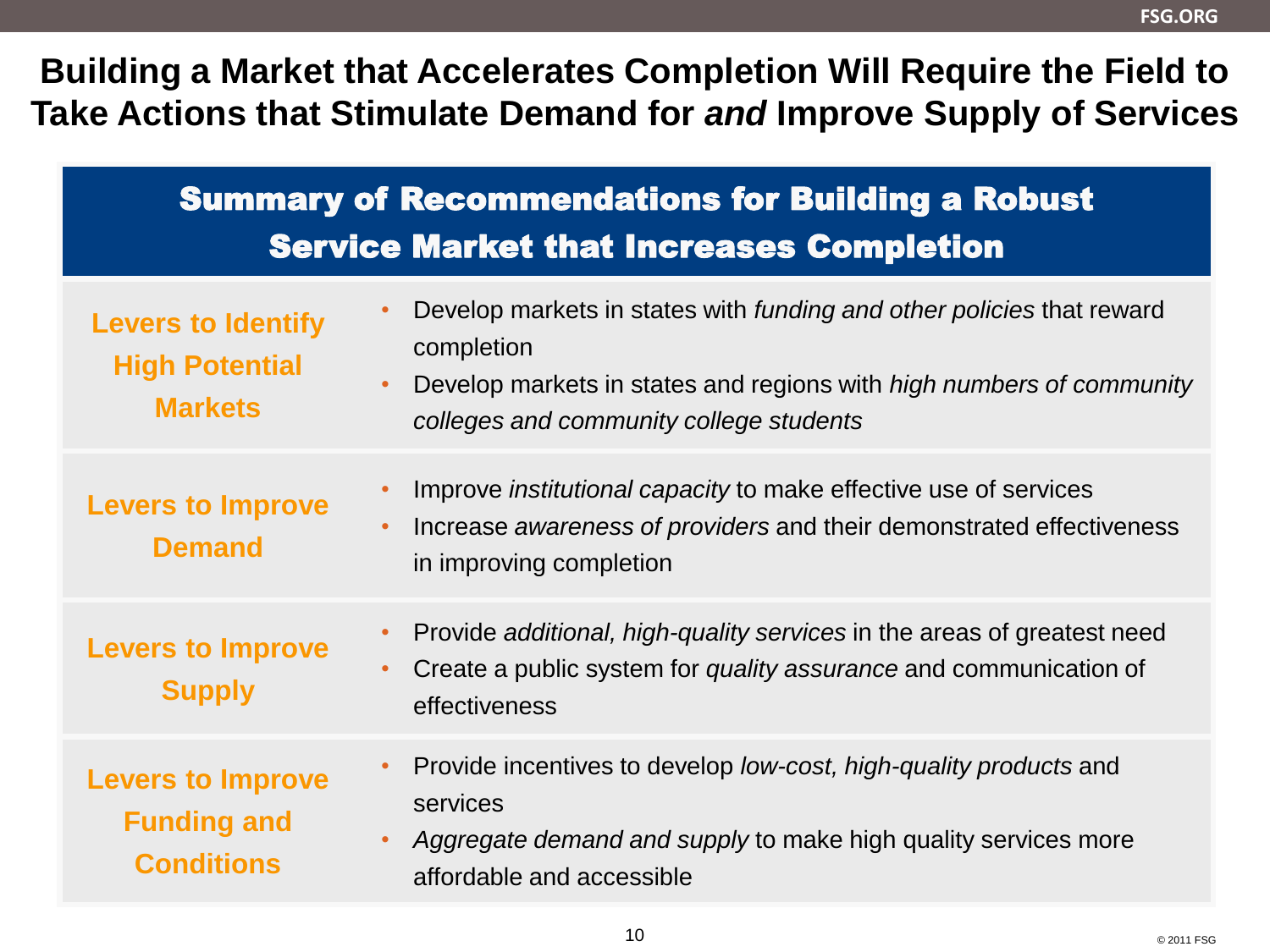## **Panel Discussion**

**Jeff Kutash**, FSG



**Dr. Rob Johnstone**, The RP Group



**Dr. Karen Stout**, Montgomery County Community College



**Dr. William Trueheart**, Achieving the Dream

### **Discussion Questions**

- Are service providers truly needed to help community colleges increase student completion? Why?
- What challenges do community college leaders face in effectively engaging service providers? What challenges do service providers face to providing effective services to community colleges?
- What can community college leaders and service providers do to build a more robust service market that increases completion?